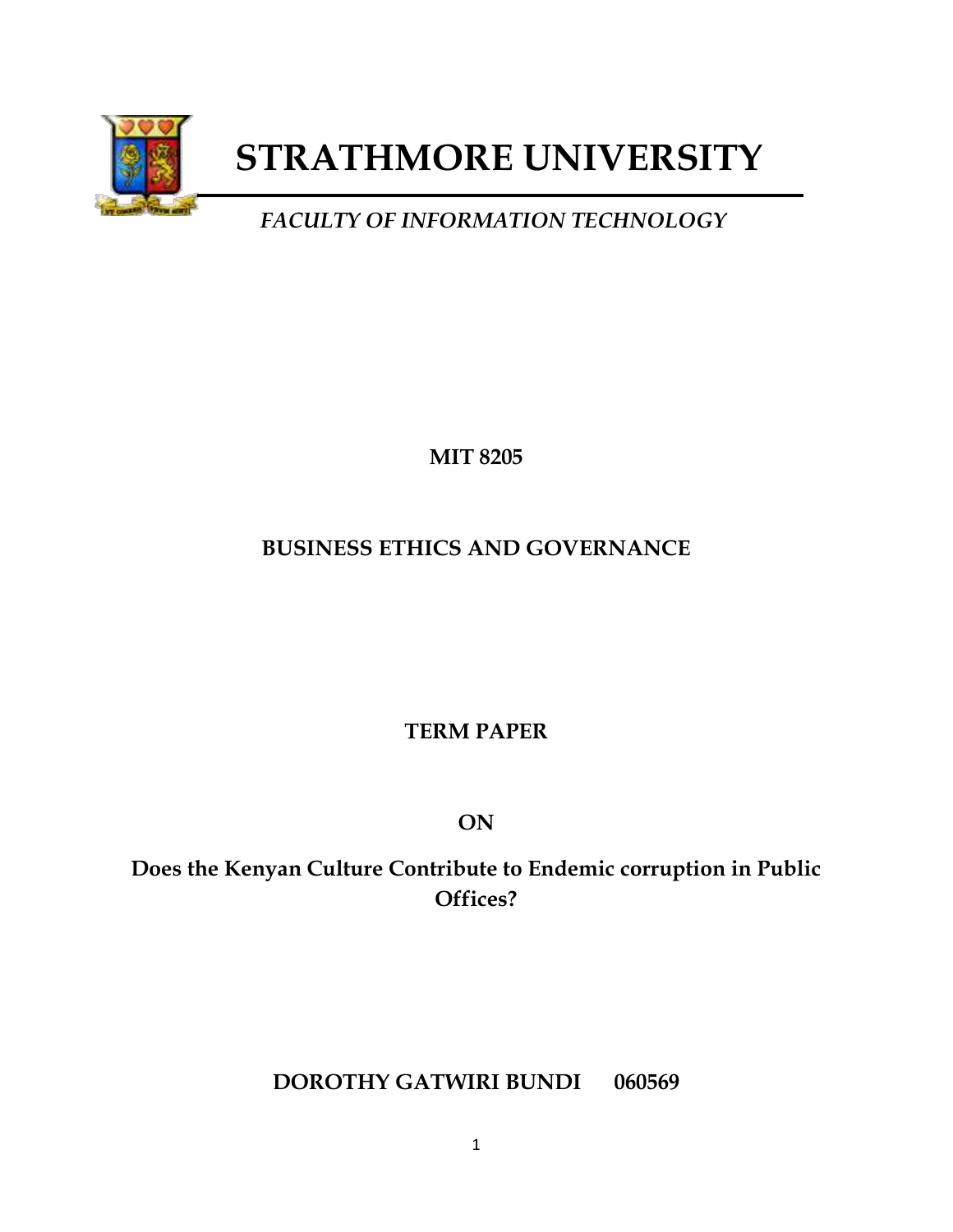### **Contents**

| a)            |
|---------------|
| b)            |
| $\mathbf{c})$ |
| $\rm d$       |
| $\epsilon$ )  |
| f)            |
|               |
|               |
| a)            |
| b)            |
|               |
|               |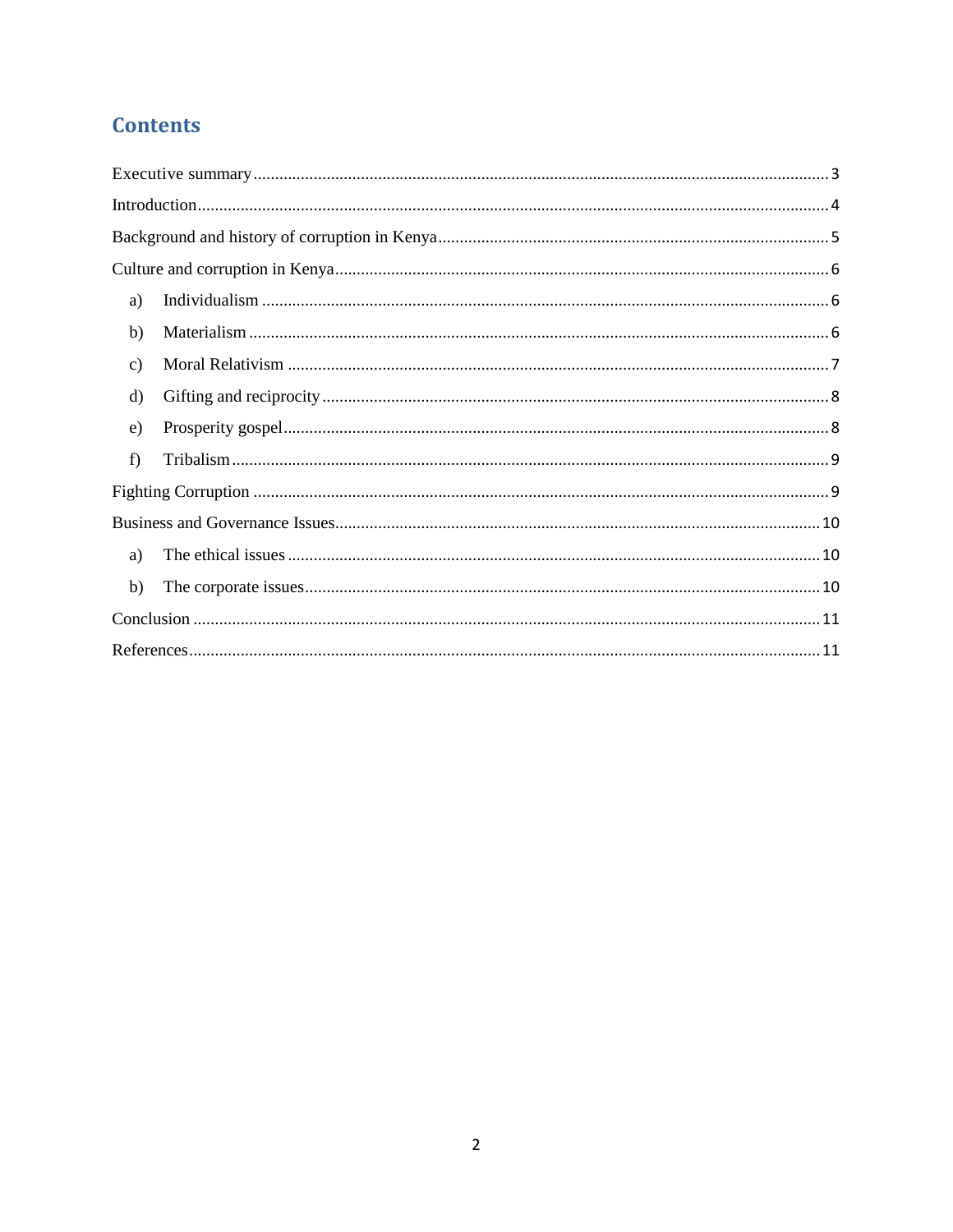One of the greatest challenge that has faced Kenya and that has become a thorn in the countries fresh is corruption. Endemic corruption has become one of the most difficult problems to eradicate in Kenya, for both the public and private sectors. This possesses the question "**Does the Kenyan culture contribute to corruption?**", and if it does "**how can it be changed?**"

#### <span id="page-2-0"></span>**Executive summary**

Endemic corruption continues to deny Kenya her rightful place in the world to becoming a responsible and progressive nation. The vice continues to drainthe national coffers; to undermine provision of essential services such as healthcare and education to its citizens; It has led to collapse of key sectors and subsectors that focused on developments; it has also led to loss of many lives as a result of flowed election experienced in 2007; this has cost the country enormous goodwill support and the outlook by the international community of nations.

In this paper, I will seek to link the growing cases of corruption to underlying cultural shifts that includes attitude towards public resources, tribalism, materialism, individualism, moral relativism and prosperity gospel. In my view the urban leaders are slowly breaking from the influences of their ethnicity backgrounds and traditions and they are embracing cosmopolitan outlooks and attitudes. It is this emerging combination of cultures that fuels corruption.

Fighting corruption is total and vital necessary. This paper highlights some of the campaign angles needed to fight the growing spirit of corruption.

3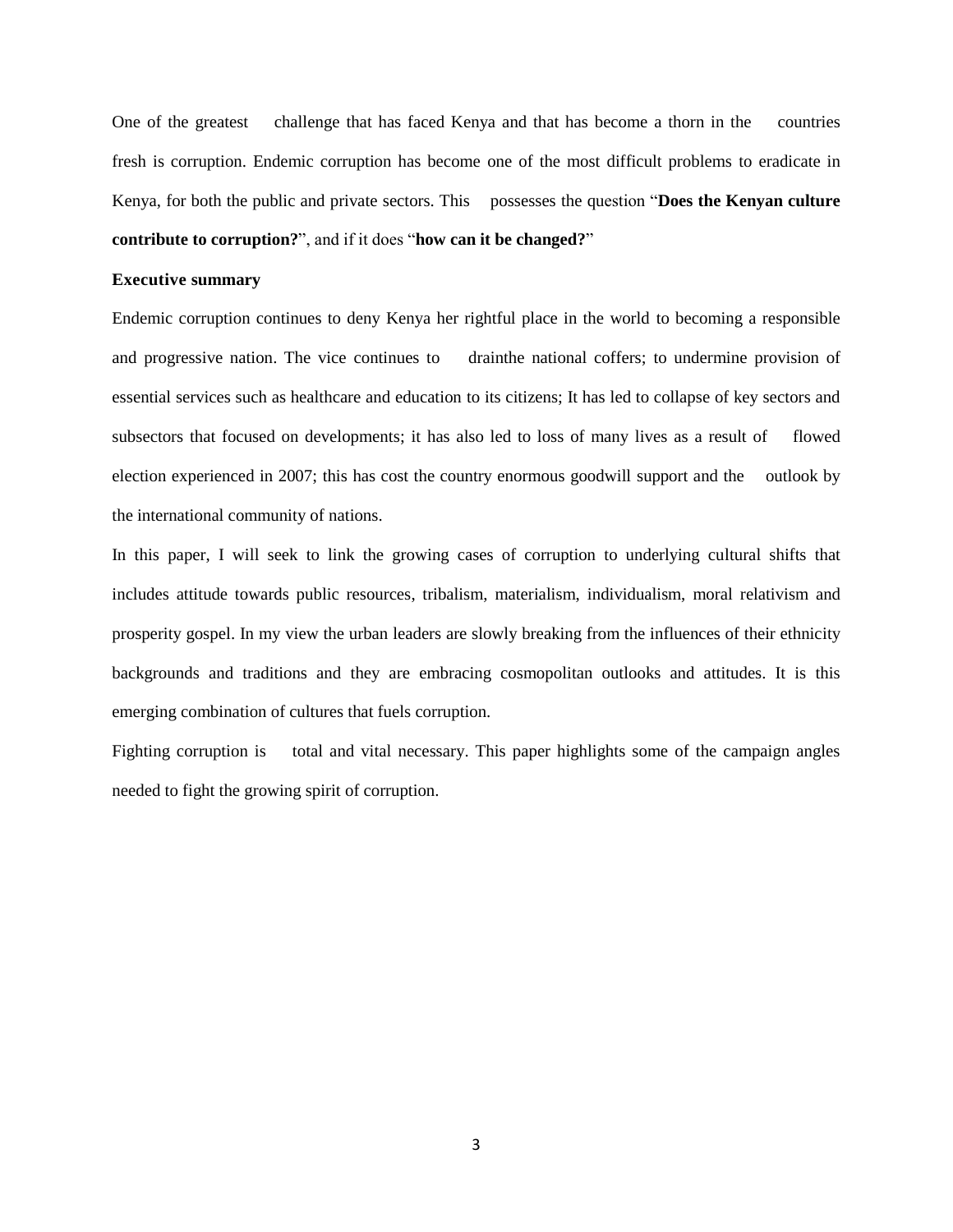#### <span id="page-3-0"></span>**Introduction**

According to the Common Wealth Expert Group report on Good Governance and the Elimination of Corruption, cited in the book Fighting Corruption-promoting Good Governance, produced by the Common Wealth Secretariat2000, Corruption is commonly defined as the abuse of public office for private gain. This definition has been used because of the widened scope of corruption and the abuse of all offices; both the public and private sectors, forself gain. Corruption may manifest itself in various ways and it is good to distinguish between Personal Corruption (which is motivated by personal gain) and Political Corruption (which is motivated by political gain). Anadvance distinction can be made between individual corruption and institutional or organizational corruption.

Corruption from a legal perspective tends to emphasize on behaviors and actions that are termed as crimes and involve the abuse of trust or the "inappropriate influencing those people in positions of authority for personal gain" i.e. bribery or blackmail. But trust and morality are social variables that cannot easily be defined or prescribed by law. While there are clearly examples of absolute corruption which might include grand theft and aggravated burglary by public officials, there are also many shades of grey. Hence it is not necessarily the case that "corruption is equal to immorality," at least in the minds of the public. E.g., tax evading or intentional failure to declare earnings may be a crime from a legal point of view, but in some countries where the government is widely considered as corrupt and parasitical, such action may be seen as "right or wrong" as a legal act of resistance against an oppressive state.

"Corruption" which is an English word often fails to do justice to the variety of meanings and practices that are considered good, one of these cases includes Gifts. Distinguishing gift-giving from bribery is hard but the morality of the gift exchange is only understood by the gift giver; the social context and ideas behind the reciprocity of the gift giving that govern such dealings is also not clear and the relationships that they create.

Endemic corruption in Kenya has indeed been difficult to eradicate and seems to be on the increase every day. Kenyan culture defined as: An integrated pattern of human knowledge, behavior and belief, which depends on the capacity for social learning and symbolic thought; or the set of shared values, attitudes,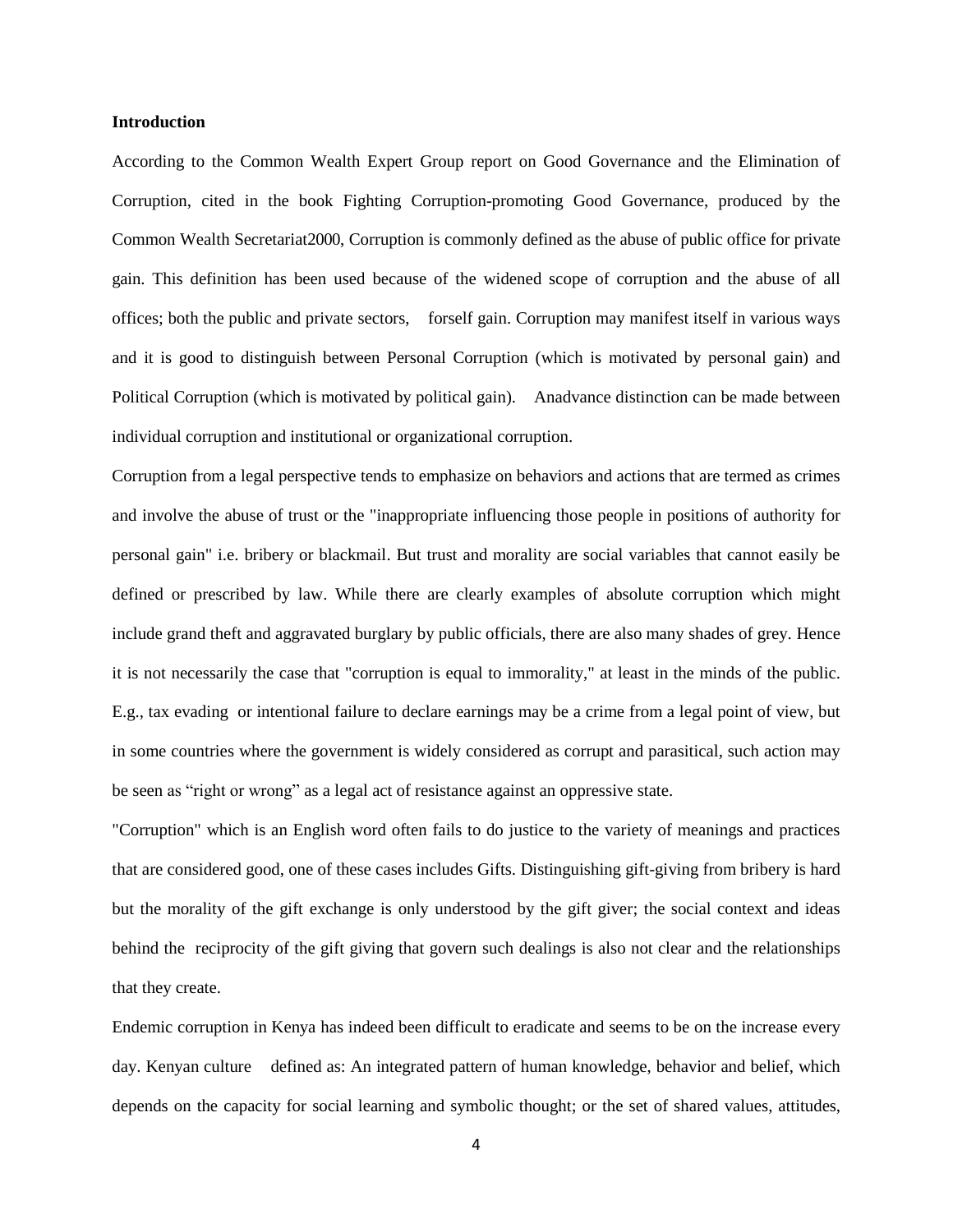goals, and practices that characterizes an organization, institution or a group´ combined with low risk of punishment and detection; glaring opportunity for theft; and low salaries have conspired to turn Kenya into an exile state.

According to Transparency International's 2009 Corruption Perceptions Index (CPI) In2009, Kenya was placed 146<sup>th</sup> out of 180 countries surveyed. The report measured the domestic and public sector corruption. Kenya recorded a CPI score of 2.2 indicating high perception of bribery. Countries corruptionwere measured on a scale from0 (perceived to be highly corrupt) to 10 (seen to have low levels of corruption). Seven reports were used to assess Kenya's performance on corruption and 95% of those interviewed thought Kenya was either corrupt or very corrupt.

Several institutions, committees and initiatives have been set up to fight corruption including Kenya Anti Corruption Commission (KACC), Governance, Justice, Law and Order Sector (GJLOS), parliamentary committees (e.g PAC, PIC) and Kenya Police. All these seem not to have any major impact on corruption or public perception on corruption. The past attempts to investigate and prosecute grand corruption in the country have resulted to no fruit leading to widespread public cynicism and skepticism.

#### <span id="page-4-0"></span>**Background and history of corruption in Kenya**

Kenya was invaded by Corruption in its infancy that is almost immediately after independence; this is when the country's political leadership saw and referred the occupation of public offices as an opportunity for personal embellishment and not as positions of trust to those who appointed them to those offices.

The story of when corruption was embraced in Kenya became obvious in the 1977 and 1978 when Senior Government officials openly participated in smuggling Ugandan coffee through lake Victoria Port, in Western Kenya. Nobody was reprimanded for these crimes and this started a culture of impunity. When the former President Daniel Moi was in office nothing changed. All the players of corruption remained the same and the corruption culture of disrespect for public property and impunity was blooming.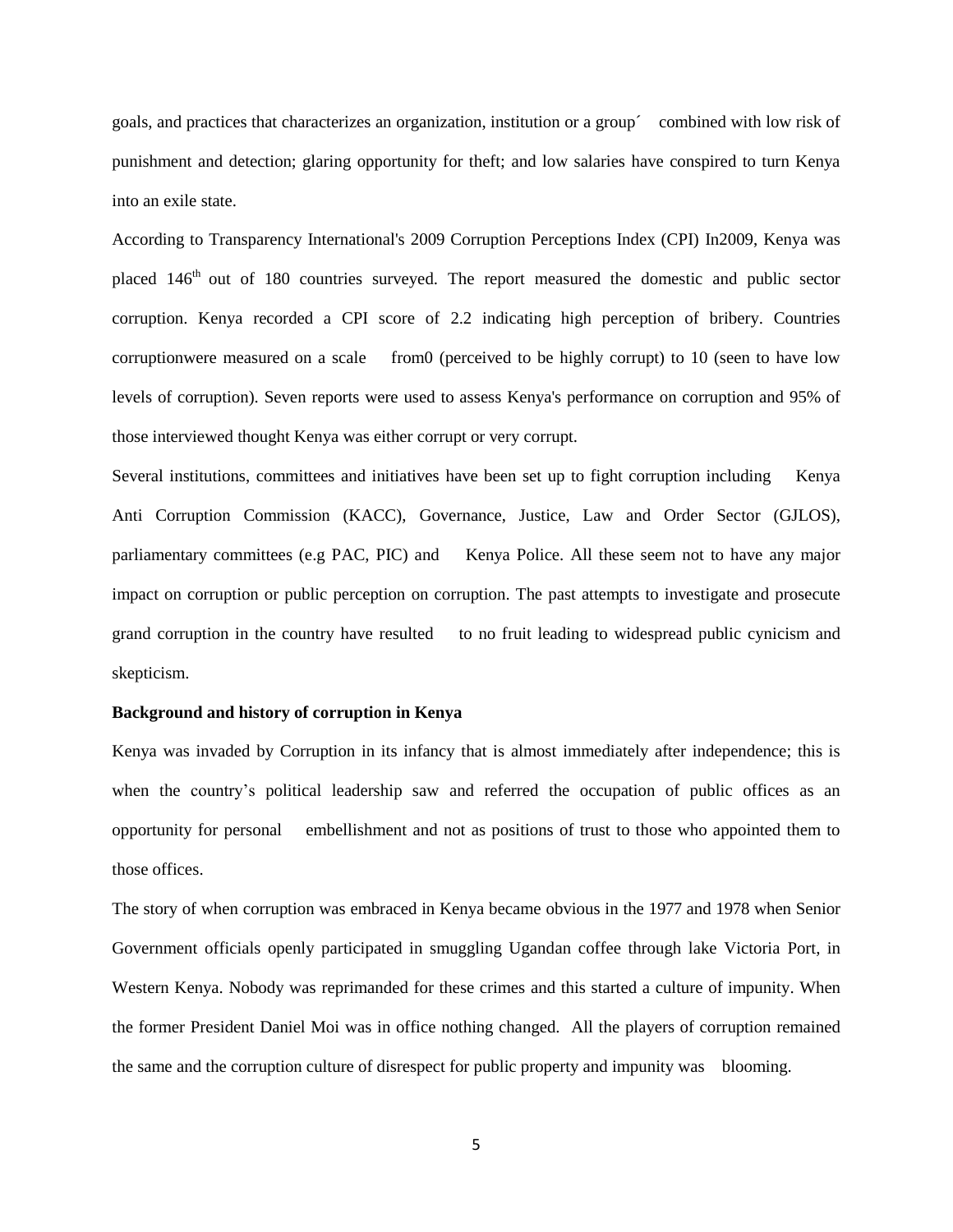#### <span id="page-5-0"></span>**Culture and corruption in Kenya**

Culture is generally defined as the set of shared values, attitudes, practices and goals that characterizes an organization, institution, group or an organization. The Kenyan culture encourages the members of the society to be involved in the social activities, intermarriages, interactions, urbanization and integrated schooling; Kenyan communities which are increasingly homogeneous in their lifestyle, thoughts and outlook. In this term paper, I have grouped the Kenyan culture based on two Communities namely; Kenyans from urban cultural community being different from those in the rural cultural community. This does not imply that Kenyans from different tribes, speaking different languages and having different religious beliefs that their morality, the view of money and material or wealth possession is different in many ways and on average they are similar. This culture is influenced by many factors such as corruption, colonialism and property grabbing. This emergent culture is characterized by growing individualism, Materialism, Moral Relativism, Tribalism/racism, Power-distance and Prosperity-gospel.

#### <span id="page-5-1"></span>**a) Individualism**

#### **Individualism is defined as:**

- i. A doctrine that the interests of the individual are of ought to be ethically paramount.
- ii. The conception that all rights, values, and duties originate in individuals.
- iii. A theory maintaining the political and economic independence of the individual and stressing individual action, conduct, practice, initiative and interests.

In Kenya, the fact of individualism is best explained by the neglect or destruction of anything termed as public or that is collectively owned. Instead of allocating nations resources to public schools, hospitals and universities the resources are misused by privileged Kenyan.

#### <span id="page-5-2"></span>**b) Materialism**

Most people want to acquire what they do not possess and for that reason they are always enslaved by the very things they want to acquire. William R. Bradford -Anwar El-Sadat. This great, though disastrous, culture can only change as we begin to stand off and see... the chronic materialism which has become the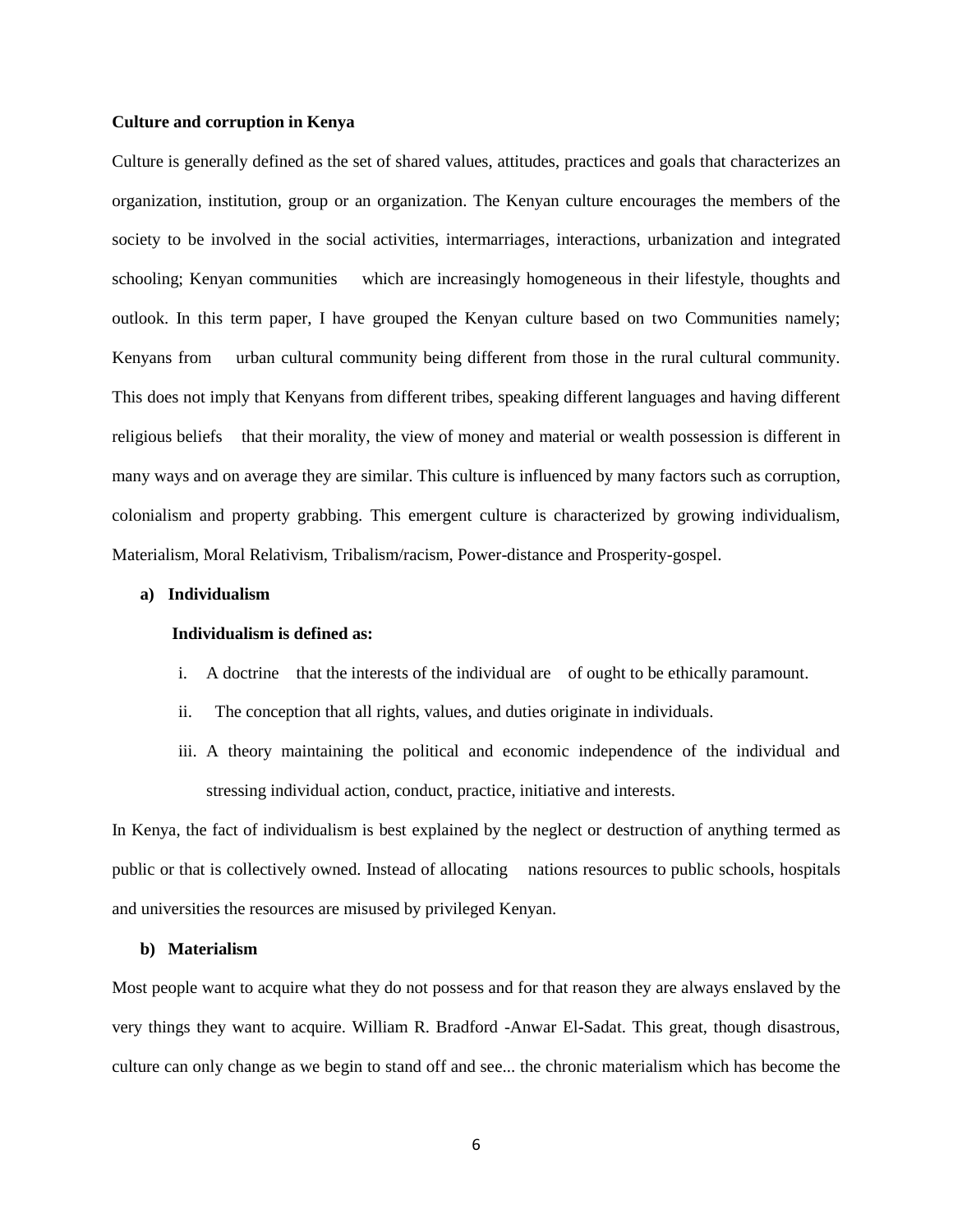way of life and the model for cultures around the world. Materialism is when a person seeks to have all the physical items they think they should have and desire to have.

Materialism in Kenya is manifested by the grand architecture, ability to own multiple cars and expensive dressing. This has lead to a growing desire for housing that has made the price of land and houses for middle-income citizens to a very high level. Following this competitive nature and desire of materialism has pushed and made a large section of the Kenyan population to engage in corruption and corrupt activities in order to be in the same level with their classmates, associates, colleagues and friends. Through most of the Kenyan citizens don't differentiate between bribes and exaltation they end up being exploited by those that possess power and command the wealthy world. This is also clearly depicted by different shows in the media houses including "Who Owns Kenya" this keeps the citizens on the move of accumulating wealth and material property.

#### <span id="page-6-0"></span>**c) Moral Relativism**

Moral relativism can be defined has the view that morality, ethical standards and individual positions of what is right or wrong are culturally individually considered. Everybody can decide what is right for them based on what they refer has morally right or wrong, which also can be influenced by the infidel beliefs, values and cultural practices. Moral relativism says, "It's true for me, if I believe it."

Bhikkhu Bodhi, an American Buddhist monk, wrote: "By assigning value and spiritual ideals to private subjectivity, the materialistic world view, threatens to undermine any secure objective foundation for morality". The end result for all this is the widespread moral erosion. To counter this trend, simple moral exhortation is inadequate. If morality is to act as an efficient guide to the code of conduct that is embedded in a more comprehensive spiritual system which will help ground morality in a transpersonal order.

In Kenya moral relativism has given different citizens both Christians and Muslims a mind to engage in all manner of corrupt practices without the risk of being detested by the community. To justify search practices extensive misuse of taxes by government in the view for the benefiting the community. Kenya having a weak legal system that cannot even prosecute those who have been involved in the corruption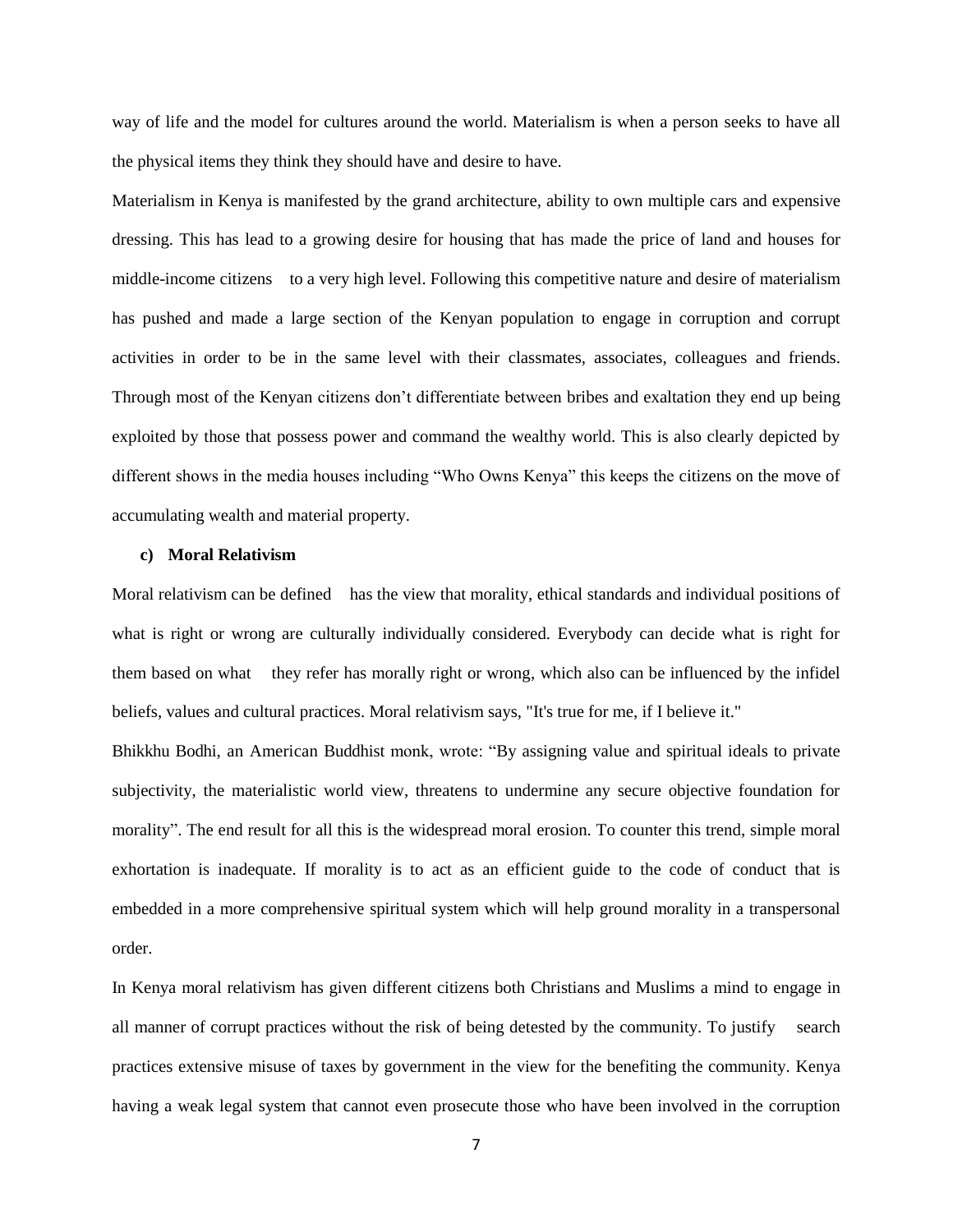cases. This universal evil of moral-relativism which is creeping in the country slowly is probably becoming one of the largest contributors to the current state of corruption affairs.

#### <span id="page-7-0"></span>**d) Gifting and reciprocity**

Gift-giving is seen as the act of transferring a present or gift from one person to another. A gift can be anything of value, though large or small in value. The gift can be in the monetary, material or something else of value. A gift should be a voluntary free transfer that does not require any form of compensation or reciprocity action. A voluntary gift is not gratuity or a tip either provided in full or partial compensation for some personal gain or a bribe offered to an agent in expectation of some desired opportunity that one does not have a right of access.

Traditionally gifts and small tokens are given with respect to expressing gratitude and appreciation in business settings. Corruption can be seen as bribery or extortion of money or something of value from a third party by an agent.

Public employees in Kenya are considered to be the most corrupt agents since all the citizens in one way or the other require or need to access the public offices hence have to give a bribe.

#### <span id="page-7-1"></span>**e) Prosperity gospel**

Prosperity religious doctrine, good health, wealth gospel among others are religious beliefs found among many Christians who believe that God provides prosperity for those he favors. This religion belief held by many Christians that "Jesus blesses believers with riches" and the teaching that "believers have a right to the blessings of health and wealth and that they can obtain these blessings through positive confessions of faith and the 'sowing of seeds' through the faithful payments of tithes and offerings." is the gospel preached by many congregations.

In the modern society, theology has been expressed to be prosperous but the end results are different. In Kenya, adherence to prosperity gospel beliefs is more common amongst charismatic and Pentecostal religions. These prosperity teachings are based on interpretations of certain Biblical verses such as:

• Malachi $3:10$  - "Bring the whole tithe into the storehouse, so that there may be food in My house, and test Me now in this,' says the LORD of hosts, 'if I will not open for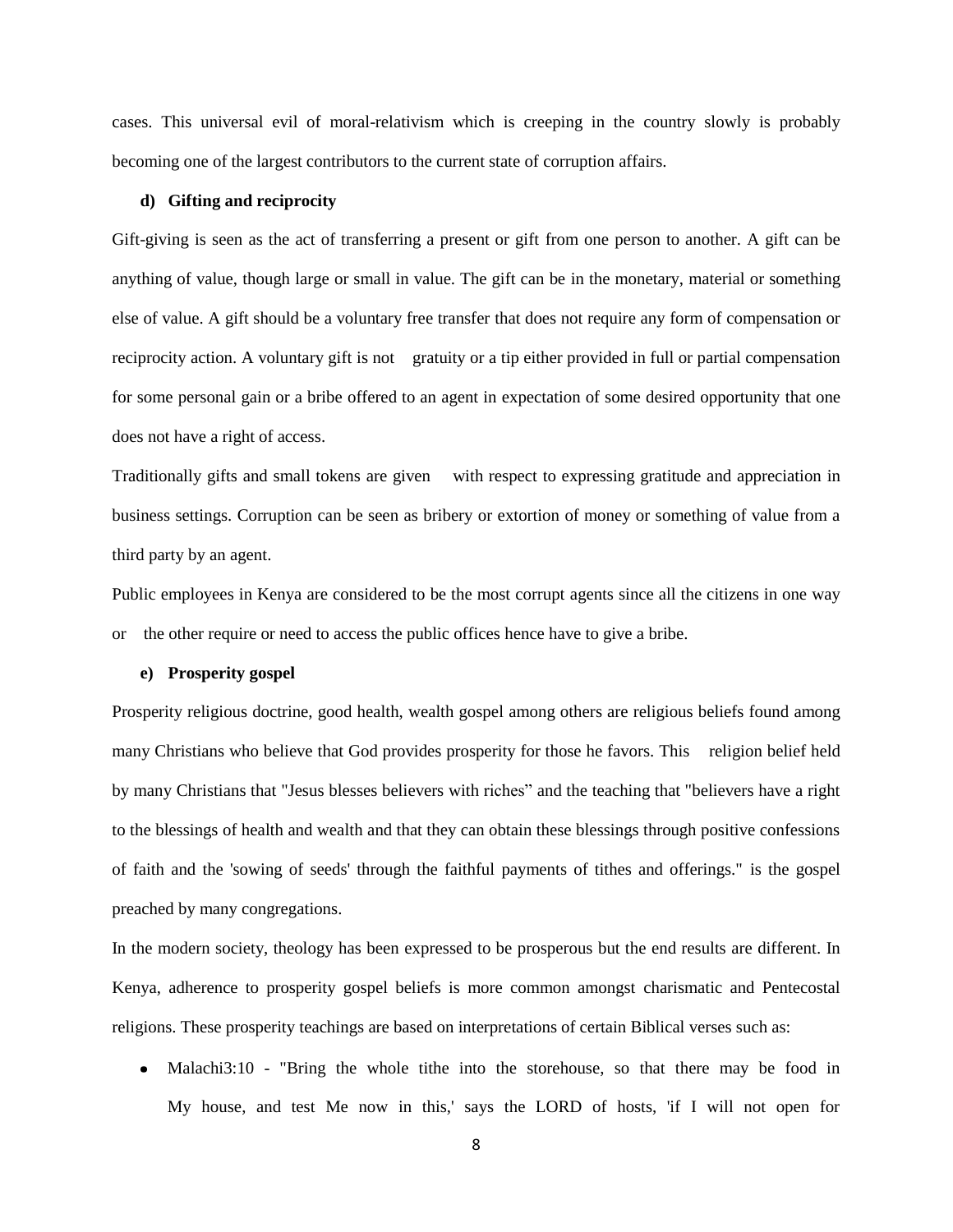you the windows of heaven and pour out for you a blessing until it overflows" (New American Standard Bible).

- Deuteronomy 8:18 "But you shall remember the Lord your God, for it isHe who is giving you power to make wealth, that He may confirm His covenant which He swore to your fathers, as it is this day" (New American Standard Bible).
- John 2-4 "Beloved, I pray that you may prosper in all things and be in health, just as your soul prospers." (New American Standard Bible).

This kind of prosperity gospel has been misused by those that want to exploit the Kenyan citizens. Most recent case was that of the Nigerian preacher whose sermon was on praying to single ladies to get instant husband. This never happened but it only left the Kenyan citizens a conned persons.

#### <span id="page-8-0"></span>**f) Tribalism**

Tribalism which is a contributing factor to corruption for a long time has affected and slowed the economical developments of Kenya. Excessive form of tribal politics in the country has led to political assassinations, rigging of elections and election related violence.

Titus Naikuni the CEO of Kenya Airways; one time made a speech condemning the evil practice of tribalism. He described the potential damage posed by tribalism to Kenya's economic prospects. He said, " When people start looking at each other from a tribal point of view, and you are not employed because of your own credentials, then it starts affecting productivity." "...the results could be disastrous for an organization."

Those Kenyans who by virtue of their positions are privileged to steal public funds find ready protection from the politicians, journalists and trade unionists that come from their tribes. The war against corruption in Kenya will never be worn until tribalism is controlled and the Kenyans to unit and always believe that they all belong to one tribe which is Kenya.

#### <span id="page-8-1"></span>**Fighting Corruption**

The battle against corruption in Kenya calls for intense and extra-ordinary efforts from the government, private sector, and the Kenyan citizens. A multi-dimensional approach that includes corruption related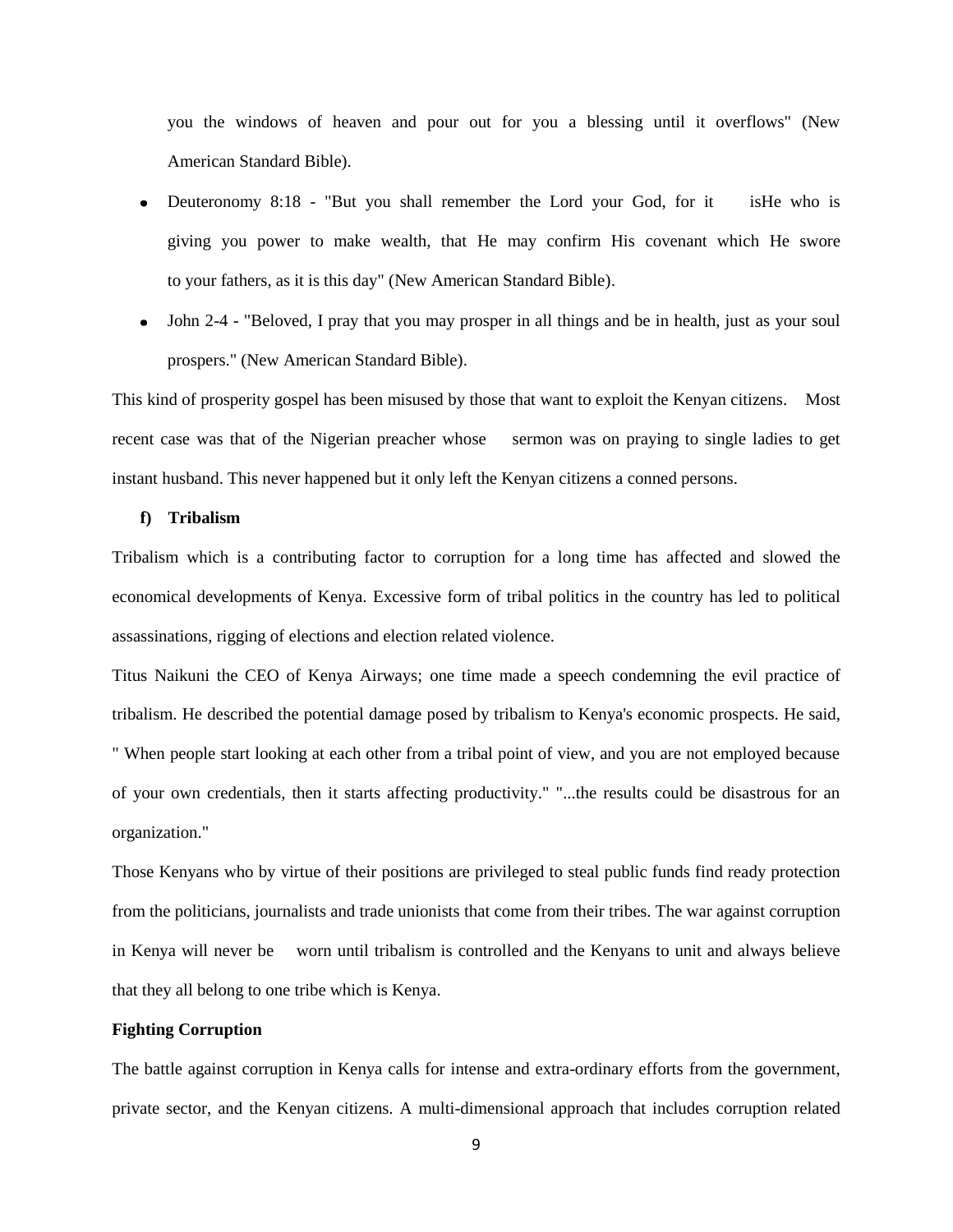law enforcement and legislation; empowered corporate governance and ethics; strengthening of internal controls in all the government institutions; and continual campaigns through media by airing corruption programs and massive public education on corruption which will help to reduce opportunities for corruption, on time punish corruption infringement, change the public opinion and correcting unsound stereotypes that enable corruption.

On the cultural face, Kenya needs to deal with entrenched and emerging trends, social and moral dilemmas, attitudes, lifestyles, thoughts, and beliefs that oil the wheels of corruption.

The fight against corruption is essential to the hearts and minds of Kenyans and it will require full support of all Kenyan citizens and the change of opinion by political leaders, religious leaders, professional organizations, trade unionists, associations, business leaders and the media among others.

Without uncertainty corruption has a large negative impact on political and Socio-economic of the development of the Kenyan economy which at large also affects other African states and the world at large.

#### <span id="page-9-0"></span>**Business and Governance Issues**

#### <span id="page-9-1"></span>**a) The ethical issues**

Corruption is naturally wrong; since it is a misuse of power and position and has a negative impact on the society. It undermines the integrity of all those that are involved and damages the organizations to which they belong. The truth that laws making corrupt practices criminal may not always be enforced is not a justification for tolerating corrupt practices. The right thing to do is to fight corruption in all its forms.

#### <span id="page-9-2"></span>**b) The corporate issues**

Corruption slows down the economic growth of a corporate. Corruption also raises the cost of living and a country since; officials may initiate certain conditions to ensure that they get bribes, by delaying the business processes and discourage new ideas and innovations.

Corruption also negatively impacts: the promotion of inequality among corporate; reduces the quality of products and service since those in positions may be under qualified; the government funds might be